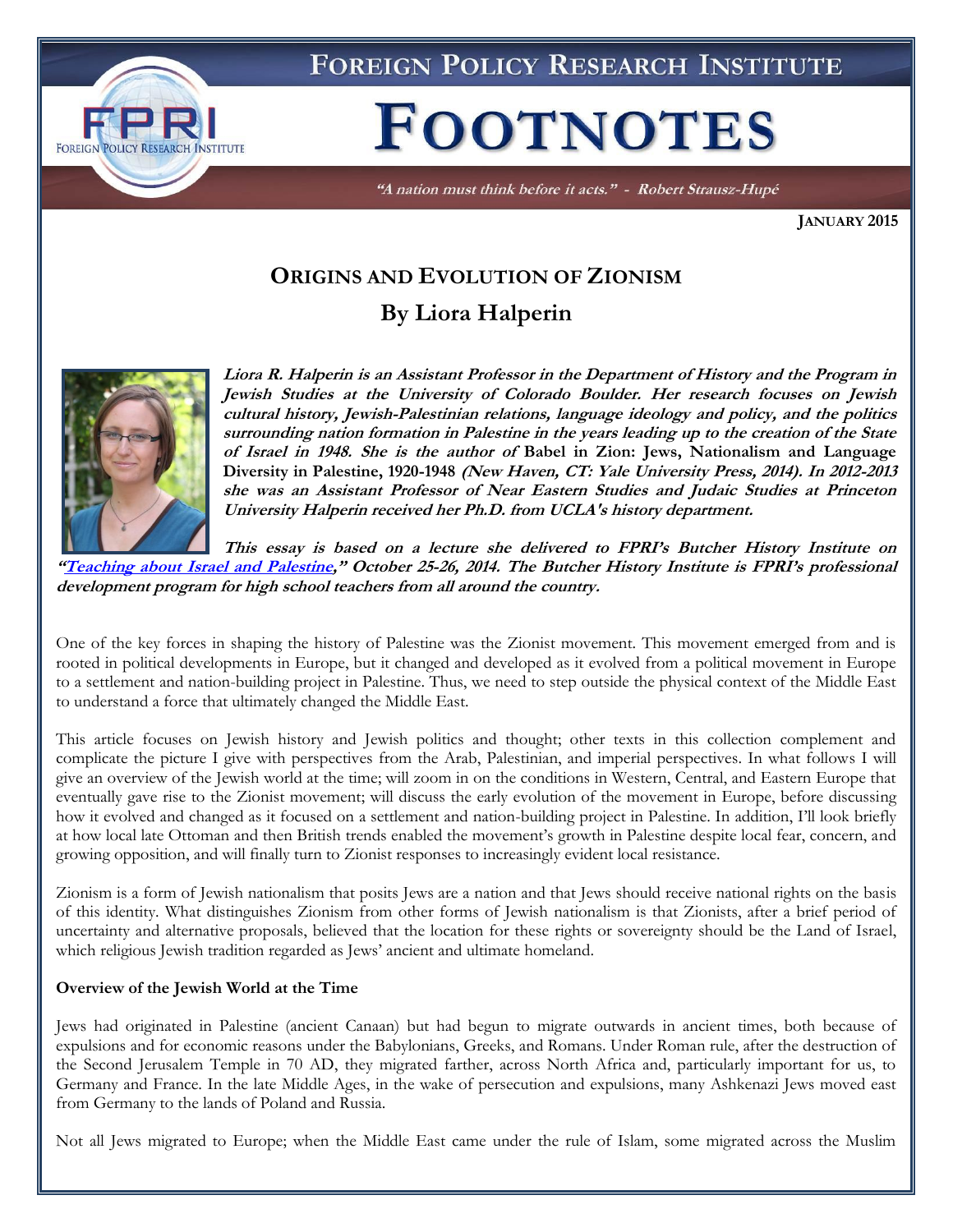world, including a very important population who went to Spain and flourished there and retained their identity as Spanish Jews even after they were expelled after the Christian Reconquista in 1492. Many of those Spanish (or Sephardi) Jews lived in Turkey, Greece, the Balkans and North Africa And still others, dating to the times of the Babylonians, Persians, and Greeks, the Mizrahim, lived in Egypt, Iraq, Syria, and Iran, some of the longest lasting Jewish populations in the world.

A very small population of Jews remained in Palestine under Roman, Byzantine, and Muslim rule; their numbers grew after the Spanish expulsion of 1492 and again with migration of Jews from Eastern Europe to the holy land, often for religious reasons, or to study. By the end of the 19th century, Jews—nearly all religious—with a core of Mizrahi Jews, an influx of Sephardi Jews, and a later immigration of religious Ashkenazim, were about 5% of Palestine's population.

Back in Europe, with the expansion of the Russian Empire and the partition of Poland in the 1790s, much of Eastern Europe came under Russian rule. Catherine the Great established Russia's Western borderlands as the Pale of Settlement which, by the 19th century had, the highest concentration of Jews in the world. Most were religious, but increasingly were being influenced by the idea of learning secular sciences, alongside the maintenance of Jewish cultural identity. Much smaller, but often highly educated and influential populations of Jews lived in Western and central Europe, especially France, Germany, England, and Austria.

# **19TH Century Trends in Western, Central, and Eastern Europe**

To understand the emergence of Zionism we need to look at key trends taking place in Europe: enlightenment and emancipation in Western and central Europe and state centralization and enlightened absolutism in Eastern Europe. Both of these would lead some Jews toward Zionism, though not always for the same reasons.

In Eastern Europe, the debate was not about citizenship, but rather about state centralization and integration of Jews and other minorities into state languages and state educational institutions. But unlike in the West, where collective identities were dissolved in favor of individual rights, the Russian empire in particular was full of ethnic groups understanding themselves as distinct entities. The idea that Jews could be fully modern and maintain ethnic identities and institutions of their own was consistent with broader national trends in Russia. Within a large commitment to modernization, Jewish cultural movements, based on Yiddish and Hebrew, emerged.

But confidence in integration and modernization stalled in 1882, with the assassination of Tsar Alexander II, the rollback of his more inclusive laws, and the outbreak of pogroms. The 1880s then saw the emergence of a slew of Jewish political alternatives to liberalism, from socialism to nationalism to nationally organized forms of socialism. Zionism emerged in this mix as a particular form of nationalism: the idea that Jews could be fully realized culturally and politically only in a homeland of their own. This thinking took shape in particular in the work of Leon Pinsker in his 1882 text "Autoemancipation."

In Western and Central Europe our story begins earlier than the Eastern European story, though Zionism emerged there slightly later. The enlightenment had introduced a belief in citizenship and individual rights. Jews were an important test case: if such a unique and traditionally insular group could be integrated, the very principle of enlightenment would be supported. Many, however, were unsure whether Jews could or should be integrated.

But rising ethnic nationalism and growing economic pressures compromised this trend. Debates raged throughout the late 1700s-1800s about whether Jews could be fully integrated. This came to be called the Jewish Question. And indeed the more Jews were integrated, the more grew the perception that they were a potential fifth column, that they would weaken the state.

Most Jews in Central and Western Europe continued at that time to believe that integration was possible and the best solution to rising anti-Semitism. But some secular Jews, initially committed to the principles of liberalism and integrated, came to feel that Jews could not be accepted as members of a host nation, but instead should cultivate their own identity as a nation of their own. Theodor Herzl, a Viennese Jewish journalist from Budapest, who, watching rising anti-Semitism (culminating in 1890 with the accusation of Alfred Dreyfus in France of treason), concluded that anti-Semitism would not end and that the solution was Jewish statehood.

This is the political mix that spawned Zionism: disenchantment with liberalism in Western Europe, combined with political upheaval and violence in Eastern Europe, a setting more generally conducive to thinking about identity in ethno-nationalist terms.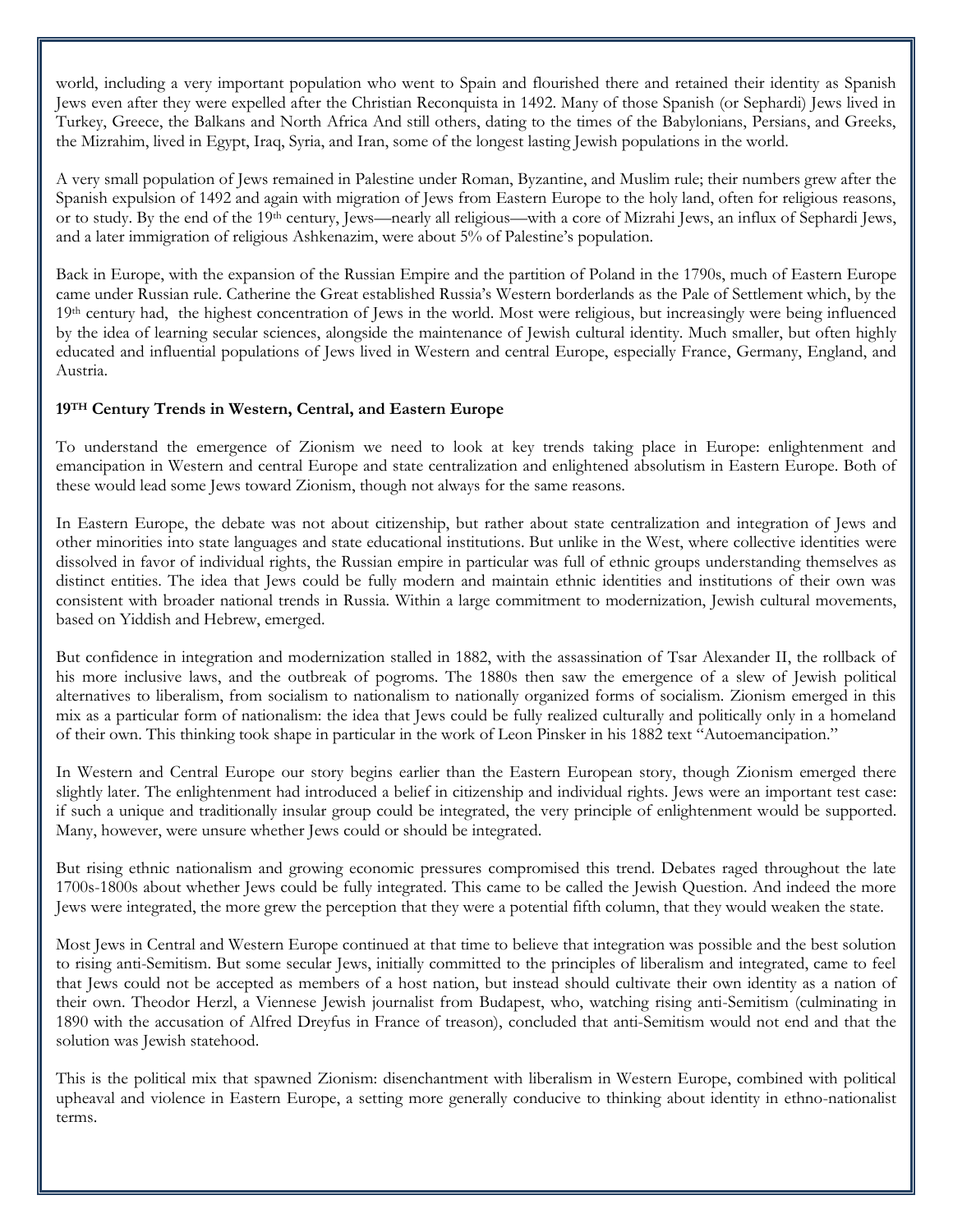#### **Opposition to Zionism**

Though Zionism has a particular logic that emerged from the events surrounding it, not all Jews subscribed to that logic and in fact a majority of Jews initially did not. Their opposition stemmed from a number of directions. Jewish liberals, committed to the idea of Jewish integration, thought that Zionism, by conceding to the permanence of anti-Semitism, would in turn lead to more anti-Semitism. Orthodox Jews believed that Jews had been exiled in ancient times because of their sins and would return only with God's will and in messianic times. They believed that taking action to return to Palestine en masse was nothing short of heresy. This religious opposition would change as religious streams of Zionism emerged, but it is important to recall that Orthodoxy was initially deeply opposed to Zionism. Another Jewish group, Autonomists, believed in the national and cultural specificity of Jews, but believed that the solution to Jewish problems would be found within the places they lived, by demanding cultural autonomy. Many of them promoted Yiddish (not Hebrew) as the Jewish national language. Meanwhile, some Jews thought that the division by nationality was highly inappropriate and joined socialist movements not organized in national terms.

To understand how this initially small movement evolved into a major political force, we need to look at it in stages, always understanding the tension between the national purpose Zionism would serve in Europe and the settlement project itself.

## **Evolution of the Zionist Movement**

The earliest Zionist settlers, known as the first Aliyah (wave of immigration), emerge in Eastern Europe following the events of 1882. The "Lovers of Zion" sent tiny groups of Jews to purchase lands mostly in the Jaffa region and Galilee. But they were very disorganized. The major organization came from Central Europeans, and most importantly Theodor Herzl, who in 1897 convened the First Zionist Congress in Basel, Switzerland. Still, though, they believed that the actual target population was those facing pogroms in Eastern Europe, most of them assumed they would not personally move.

If Central European Jews had provided the organizational impetus, and Eastern European Jews had provided the willing immigrants, the early Zionist settlements, places like Rehovot, Rishon LeZion, and Zikhron Yaakov, succeeded (after initial failures) only because of the investment of wealthy Western European Jews—most famously Baron Edmond de Rothschild of the noted banking family, who pumped capital into struggling wheat and grape plantations, which employed mainly native Arab labor.

With Central and Western European Jews providing much of the organizational backbone of the still tiny Jewish settlement movement, the ongoing tensions and violence in the Russian Empire—most notably the Kishinev Pogrom in 1903--drove further waves of Jews to Palestine. In the 10 years before World War I, this group, known as the second wave of Zionist immigration (Second Aliyah) arrived to find the plantation colonies of their predecessors. However, strongly influenced by the socialist trends and emphasis on labor of early 20<sup>th</sup> century Russia, they expressed concern at the tendency of Jewish colonists (so they called themselves at the time) to be uninvolved with physical labor, and to hire native Arab labor at a low cost.

They were convinced that this path was bad for Jews (who were not properly connected to the soil) and to Palestine in general (because plantation owners would be seen as exploitative). They pushed for the separation of Jewish and Arab agricultural economies, and founded all-Jewish farming cooperatives called Kibbutzim.

There are two different ways to look at this development, both of which have truth in them. On the one hand, the members of the Second Aliyah who, because of their socialist focus would be called Labor Zionists, were convinced that their path was enlightened, non-exploitative, and sensitive to the needs of local Palestinian Arab peasants, who they assumed were at a lower stage of development. They believed that their new economic structure would work better for Jews, for Palestinian Arabs, and for the land as a whole. On the other hand, the model of a separate economy eliminated Palestinian Arabs from the picture. With Arabs no longer essential as workers, the Zionist movement began to imagine a more fully Jewish project, which would build an all-Jewish model society from scratch. Some scholars have compared this mindset to that of American settler colonists, who imagined creating a "city on a hill" that would take shape without any direct engagement with the Native American population. This thinking, though rooted in progressive values, introduced new challenges and conflicts.

The Second and Third Aliyot, Zionists from the Russian empire, were strongly influenced by the idea that national identity was rooted in Hebrew. They were people who, a generation before, had been promoting Hebrew and Yiddish literature as tools of modernization within the Russian empire; and they brought this focus on culture to Zionism. Herzl's early Zionist Congresses did not emphasize culture, aiming instead for a political solution to a political problem of anti-semitism. They were conducted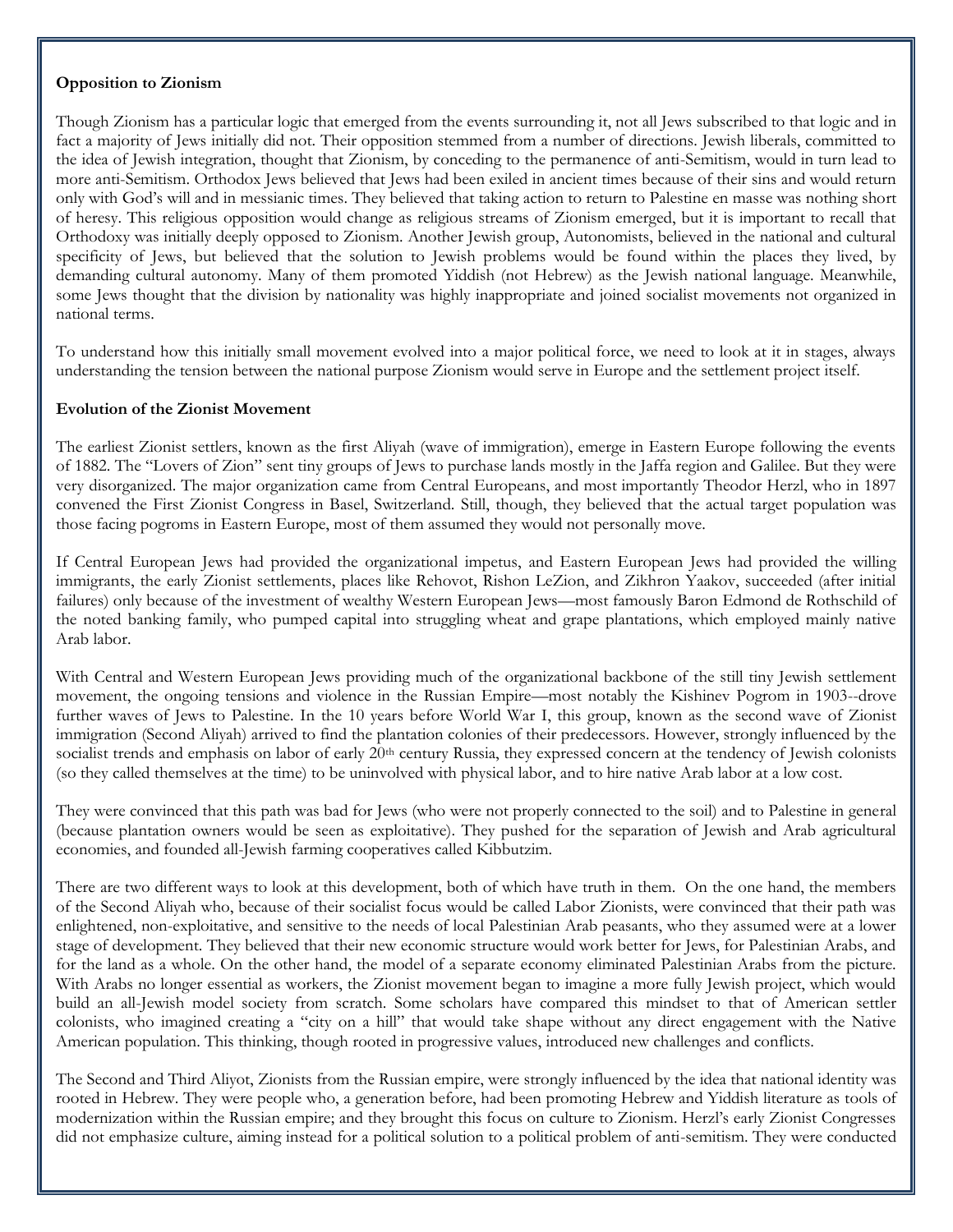wholly in German. A group of Eastern European Zionists, however, were already working in Palestine to promote Hebrew as the national language. Why Hebrew? Hebrew was the language of the Hebrew bible and of the period of Jewish autonomy in the ancient Holy Land. It was mainly spoken and written in religious contexts but had become a language of modern literature. These Zionists saw it as the link tying Jews back to their an essential and robust national existence. Many of them rejected Yiddish, the Germanic, but Hebrew-influenced language of most Eastern European Jews, as backwards.

In the early decades of the 20<sup>th</sup> century, advocates of Hebrew set up institutions to coin new words, built a complete Hebrew language school system, convened Jewish cultural performances, translated classic works of European literature into Hebrew and, increasingly, put social pressure on new immigrants to leave their mother tongues and adopt Hebrew. Those who grew up in the Hebrew school system were immensely proud of their fluency and policed the language use of their parents and other new immigrants. It should be noted that the pre-Zionist population of Palestine, that 5-8% I mentioned earlier, tended to be strongly opposed to this secular Hebrew program. Eventually the immigrants of the Second and Third Aliyot, created a kind of political and cultural hegemony around the idea of Jewish labor and separate economic markets, and around Hebrew as a national symbol.

You may have noticed that it is possible to talk about early Zionism as a process of ideological and cultural development among European Jews in Europe and Palestine without mentioning native Palestinians even once. This was largely the mindset of most early Zionists, who were far more concerned about real challenges and threats in Europe and about Jews' internal cultural development, than about any potential for conflict in Palestine.

# **Imperial Influence**

 $\overline{a}$ 

But Zionism was not just about Jewish initiative; a set of local and regional circumstances were arraying themselves in Palestine that would both enable the continuation and growth of Zionist immigration and land purchasing efforts, and lead locals to be highly resistant to and suspicious of these very efforts.

The period between the late  $19<sup>th</sup>$  and early  $20<sup>th</sup>$  centuries was a period of imperial contest, contest that would lead ultimately to the First World War. As empires tried to strengthen themselves, they took actions that would be fateful for Palestine.<sup>1</sup>

The Ottoman Empire, seeing itself growing economically weaker, passed a series of reforms in the mid-19th century. Some of these gave rights to Europeans to migrate to and set up economic (and in some cases) religious institutions in Palestine, with the hope of spurring investment. This move was initially influential more for European Christians, but it allowed European Jews to immigrate as citizens or subjects of their European countries. The Ottoman Empire also tried to centralize and enacted land reforms aimed at collecting taxes more efficiently. These reforms led to many smaller landowners to sell to large, absentee landlords because they couldn't afford to pay taxes. This led to a situation where the sellers of land to Jews did not live on the land they were selling.

The British Empire, in turn, seeing the Ottoman Empire's demise and plotting its own plan to control parts of the Middle East, began making deals with seveal interested parties. In addition to promising Sharif Husayn of Mecca an Arab state in exchange for help in the Arab revolt against the Ottomans, and making tentative land arrangements with France, they issued the famous (and for some, infamous) Balfour Declaration, which expressed support for the establishment of a "Jewish national home" in Palestine.

When the British did indeed conquer Palestine in late 1917 and were awarded a mandate by the League of Nations, they incorporated the text of the Balfour Declaration into the terms of the mandate. Though this promise was vaguely worded, the Zionist movement took this as indication that they were justified in demanding British support for immigration and land purchase. Though the British quickly understood that such allowances would foment opposition of the local population they did not make significant efforts to curb Zionist immigration until 1939, by which point events in Europe put this policy under immense pressure.

But if conditions globally and regionally allowed for the continuation of Zionist immigration, other conditions ensured that this immigration would not be welcomed. Zionists, though leaving Europe, both thought of themselves as Europeans and

<sup>1</sup> See Adam Garfinkle, "[The Origins of the Palestine Mandate](http://www.fpri.org/articles/2014/11/origins-palestine-mandate)," *Footnotes*, November 2014, and Bernard Wasserstein, "[The Partition](http://www.fpri.org/articles/2014/12/partition-palestine)  [of Palestine](http://www.fpri.org/articles/2014/12/partition-palestine)," *Footnotes*, December 2014. Both are write-ups of lectures presented at FPRI's History Institute on Teaching about Israel and Palestine.